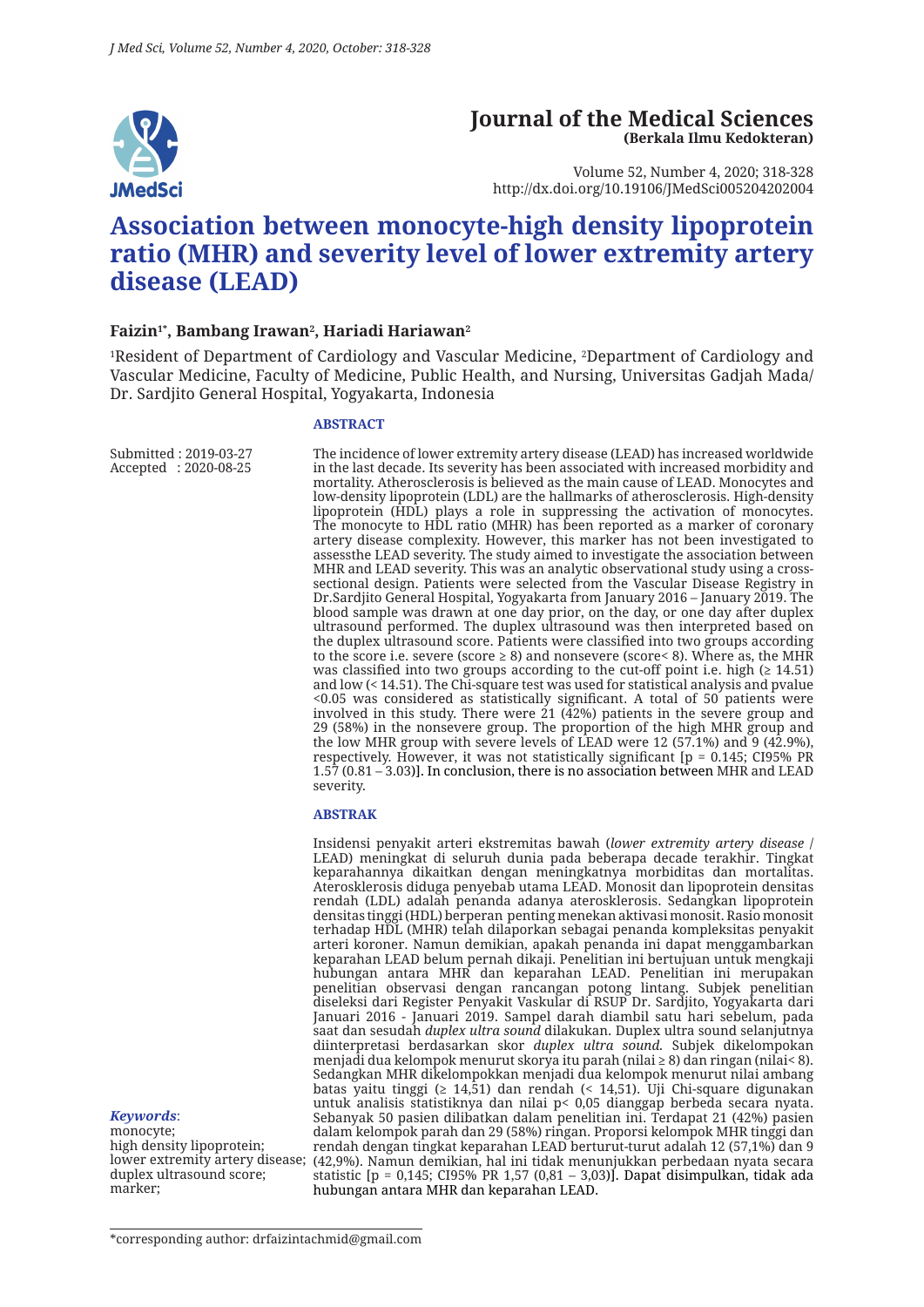# **INTRODUCTION**

Atherosclerosis is a chronic arterial disease characterized by inflammation and oxidation stress that results in the accumulation of lipids in the intima layer, lipid oxidation, foam cell formation, and plaque formation. Lower extremity artery disease (LEAD) is one of the main manifestations of atherosclerosis. The total number of individuals suffering from LEAD is increasing rapidly, with an increase of 23% in the last decade. Both symptomatic and asymptomatic, patients with LEAD have a high risk of experiencing cardio cerebrovascular events until death.<sup>1-7</sup>

Most LEAD could be detected with an ankle brachial index  $(ABI) \leq 0.9$  or a weakened pulse. Duplex ultrasound (DUS) is the first-line recommended imaging method to confirm LEAD. It is a noninvasive diagnostic modality that is easily accessible with relatively low costs. DUS was said to have sensitivity and specificity to detect lesions ≥ 50% (which were considered hemodynamically significant) at 88 and 96 % when it was compared to digital subtraction angiography, computed tomography angiography (CTA) and magnetic resonance imaging (MRA).<sup>1,3,8</sup> Hiremath *et al.*<sup>9</sup> created a DUS scoring system to assess the severity of LEAD. This DUS scoring system was used in this study to assess the severity of LEAD lesions.

The monocyte to high density lipoprotein ratio (MHR) has been extensively investigated to assess the severity of coronary artery disease.<sup>10,11</sup> However, until now, there has been no study of MHR in LEAD. MHR is based on the principle of the proinflammatory profile of monocytes in the chronic process of atherosclerosis and the antiinflammatory properties of highdensity lipoprotein (HDL). These laboratory parameters are widely accessible. The aim of this study was to determine the prevalence ratio between high MHR and the level of severity lesions of LEAD assessed based on DUS scores.

### **MATERIALS AND METHODS**

#### **Design and subjects**

This was an observational analytic study using a cross-sectional design which carried out by taking of secondary data of DUS and laboratory examinataions nonrandomly from the Vascular Disease Registry in Dr. Sardjito General Hospital, Yogyakarta from January 2016 – January 2019. Tracking of the clinical data was performed through medical records. If the DUS and laboratory examination data were not taken according to a predetermined time, then DUS examination and the laboratory were repeated. During this period, there were 238 subjects. A total of 120 subjects were excluded. A total of 118 subjects who fulfilled the inclusion and exclusion criteria were subjected to a sampling process. The DUS video of eighteen subjects was not found. The DUS video of 18 subjects was not readable, and 32 subjects were not subjected to laboratory tests when DUS was conducted. The estimated sample size was calculated using a comparison of two proportions formula and resulted 19 subjects of the minimum sample size for each group. FIGURE 1 shows the number of subjects as many as 50 subjects who met the inclusion and exclusion criteria. This study was approved by the Medical and Health Research Ethics Committee, Faculty of Medicine-Public Health and Nursing, Universitas Gadjah Mada, Yogyakarta.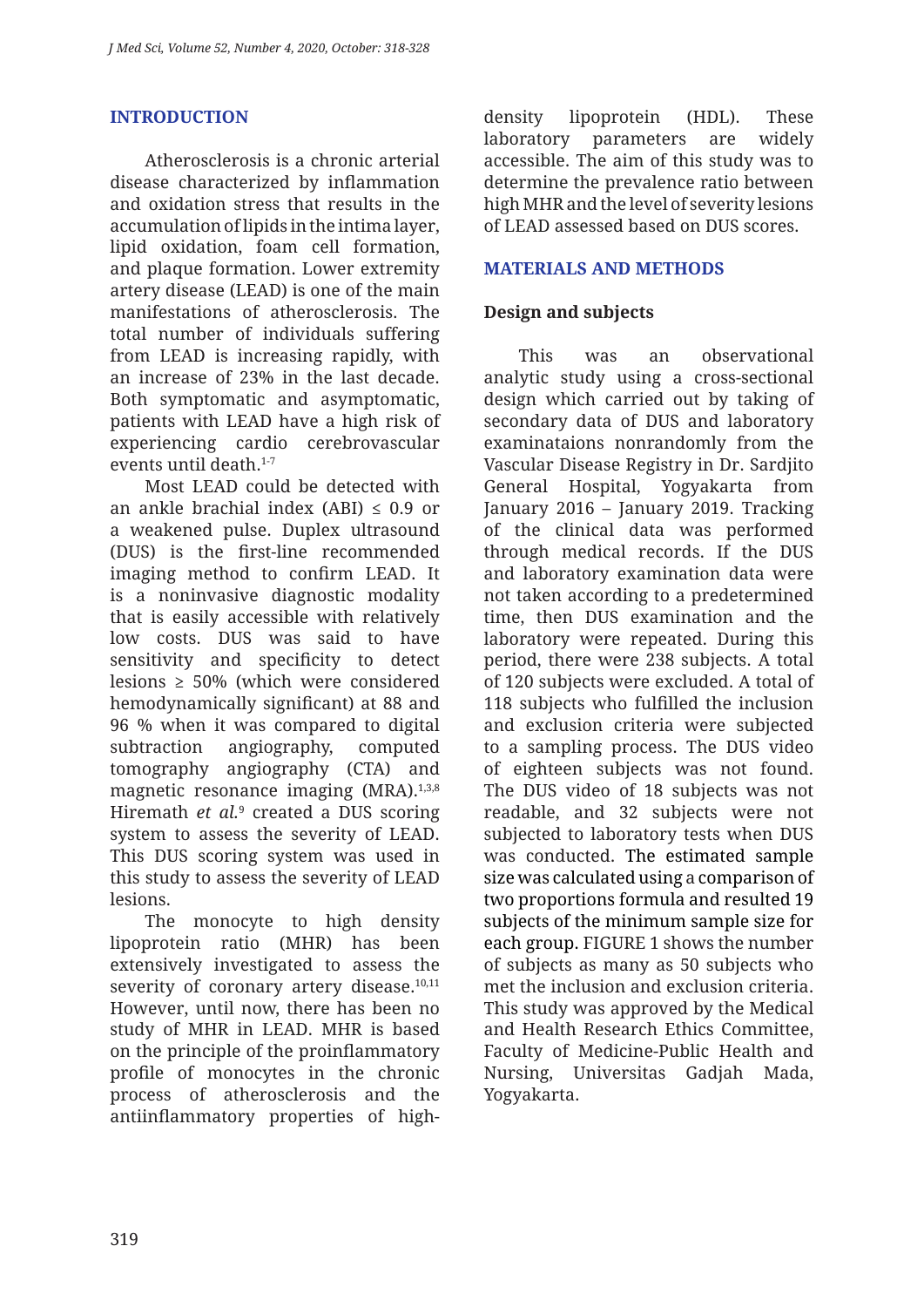

FIGURE 1.Recruitment flowchart of study subjects

### **Procedure**

The independent variable was MHR, whereas the dependent variable was the severity of the lesion based on the DUS score. Confounding variables included age, gender, body mass index (BMI), ankle brachial index (ABI), diabetes mellitus, hypertension, smoking, drugs (statin groups, angiotensin converting enzyme inhibitors (ACEi)/angiotensin receptor blockers (ARB), calcium channel blockers (CCB)), monocyte count, and HDL.

MHR was divided into two groups based on the cutoff point of the receiver operating characteristics (ROC) curve. The first group was the high MHR ratio subjects with the ratio value of  $\geq 14.51$ and the second group was low MHR ratio subjects with the ratio value of <14.51. Intraobserver reliability was also tested with Cohen's Kappa by a trained sonographer who was blind to the MHR value.

Duplex ultrasound examination was performed using a machine (Philips 1, Philips 2, GE Vivid 7) with a linear transducer 7 - 12 MHz.The examination started from the common femoral artery using B-mode, color Doppler, and pulse wave Doppler. The severity of the lesion was interpreted based on the DUS score. The component of the DUS score system is shown in TABLE 1, which consists of thickening of the intima (point 1). If there was a plaque, it was assessed whether the plaque causes stenosis. The amount of stenosis was measured by pulse or continuous wave Doppler examination in the intra- and proximal stenosis to obtain the PSV ratio value. If there was plaque, one of the criteria for plaque was chosen to determine whether there was no stenosis (point 1), stenosis less than 50% (point 2) or stenosis more than 50%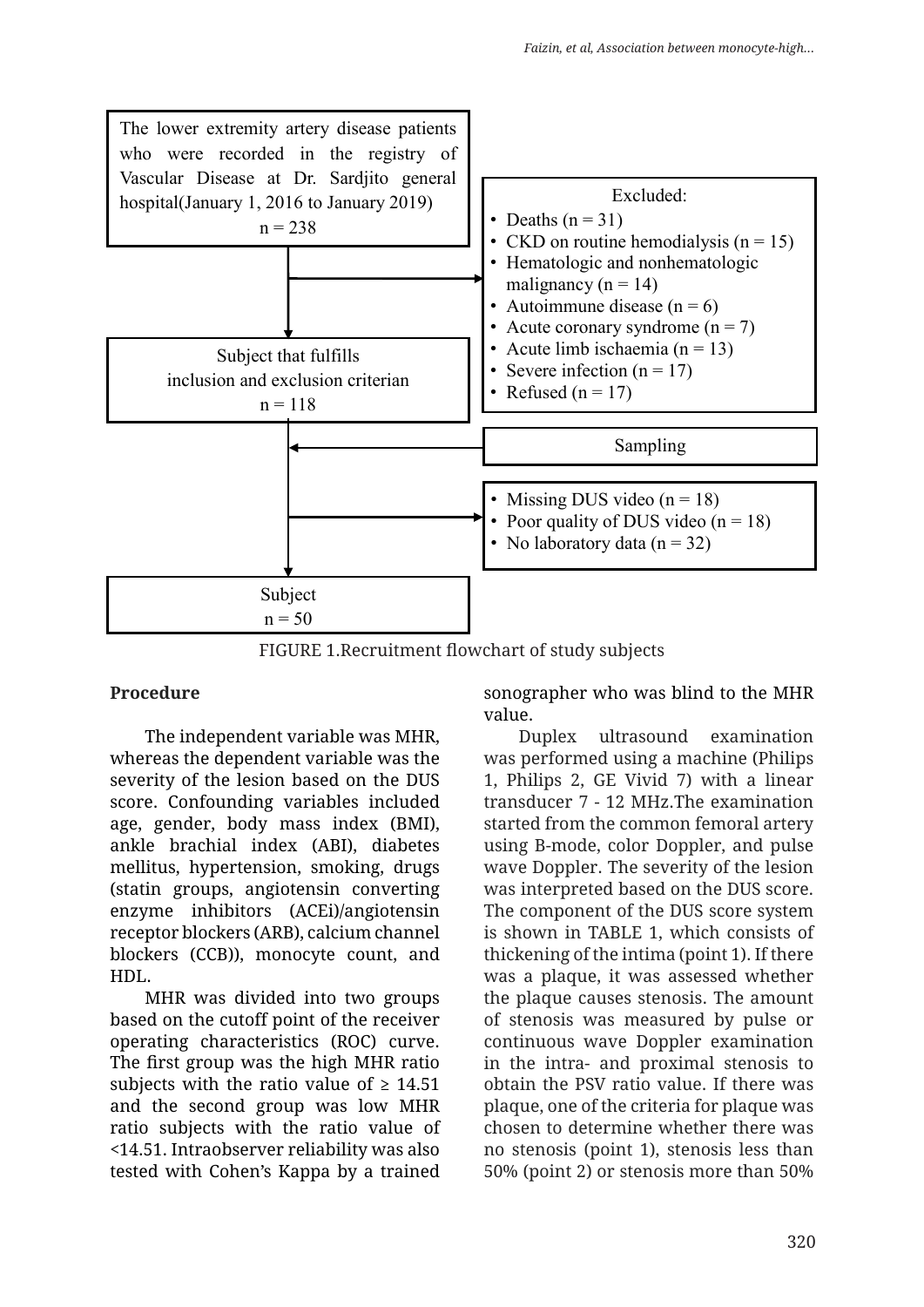(point 3). If there was thrombosis, the length of the thrombus was measured. If the thrombus size was less than half of the artery (point 1). If the thrombus was more than half of the artery (point 2). If stenosis or thrombosis was obtained, an assessment of collateral and distal flow must be assessed. If collateral and distal flow were absent, then each has 2points. If collateral and distal flow were present, then each had1 point. The total maximum score was 10.9,12,13

The severity level was classified into two groups: severe and nonsevere, as shown in TABLE 2.

| Severity level | Positive DUS finding                      | Present | Absent |
|----------------|-------------------------------------------|---------|--------|
| 1              | Intimo-medial thickening                  |         |        |
| 2              | Plaques not causing stenosis              |         |        |
| 3              | Plaques causing <50% stenosis             | 2       |        |
| 4              | Plaques causing >50% stenosis             | 3       |        |
| 5              | Thrombosis of short segment               |         |        |
| 6              | Thrombosis of long segment                |         |        |
|                | In the presence of stenosis or thrombosis |         |        |
|                | Collaterals                               |         | 2      |
| 8              | Distal flow                               |         |        |

| TABLE 1. DUS scoring system of lower exremity artery diasease $^{\rm 14}$ |  |  |
|---------------------------------------------------------------------------|--|--|
|---------------------------------------------------------------------------|--|--|

Note:

Intimo-medial thickening: 1-2 mm; plaque: > 2 mm; stenosis: turbulensi in colour; stenosis < 50%: peak systolic velocity ratio < 2; Stenosis > 50%: peak systolic velocity ratio ≥ 2; short segment: < half of the artery. long segment: > half of the artery. The total maximum score was 10; DUS: duplex ultrasound.9, 12, 13

|  | TABLE 2. Grading of the severity level |  |
|--|----------------------------------------|--|
|  | of lower extremity artery              |  |
|  | disease based on DUS.                  |  |

| DUS Score                                                                                                                                                                                                                                                                                                                          | Severity level |  |  |
|------------------------------------------------------------------------------------------------------------------------------------------------------------------------------------------------------------------------------------------------------------------------------------------------------------------------------------|----------------|--|--|
| $1 - 7$                                                                                                                                                                                                                                                                                                                            | Nonsevere      |  |  |
| $8 - 10$                                                                                                                                                                                                                                                                                                                           | Severe         |  |  |
| $\mathbf{r}$ $\mathbf{r}$ $\mathbf{r}$ $\mathbf{r}$ $\mathbf{r}$ $\mathbf{r}$ $\mathbf{r}$ $\mathbf{r}$ $\mathbf{r}$ $\mathbf{r}$ $\mathbf{r}$ $\mathbf{r}$ $\mathbf{r}$ $\mathbf{r}$ $\mathbf{r}$ $\mathbf{r}$ $\mathbf{r}$ $\mathbf{r}$ $\mathbf{r}$ $\mathbf{r}$ $\mathbf{r}$ $\mathbf{r}$ $\mathbf{r}$ $\mathbf{r}$ $\mathbf{$ |                |  |  |

Note. DUS: duplex ultrasound

A blood sample examination was drawn on one day prior, on the day, or one day after the DUS examination. These times of blood examination were based on the 20-40 hour availability of monocytes in circulation.15 MHR was calculated by dividing the monocyte count by the HDL count.

### **Statistical analysis**

Hypothesis tests of the prevalence of

MHR and lesion severity were carried out between 2 categorical variables using Chi square or Fisher's exact test. Bivariate analysis was performed to determine confounding factors which influenced the severity of lesions. Stratification analysis was performed to control for confounding variables. A p value <0.05 was considered statistically significant. Statistical analysis was performed using Statistical Package for Social Sciences (SPSS) version 21.0.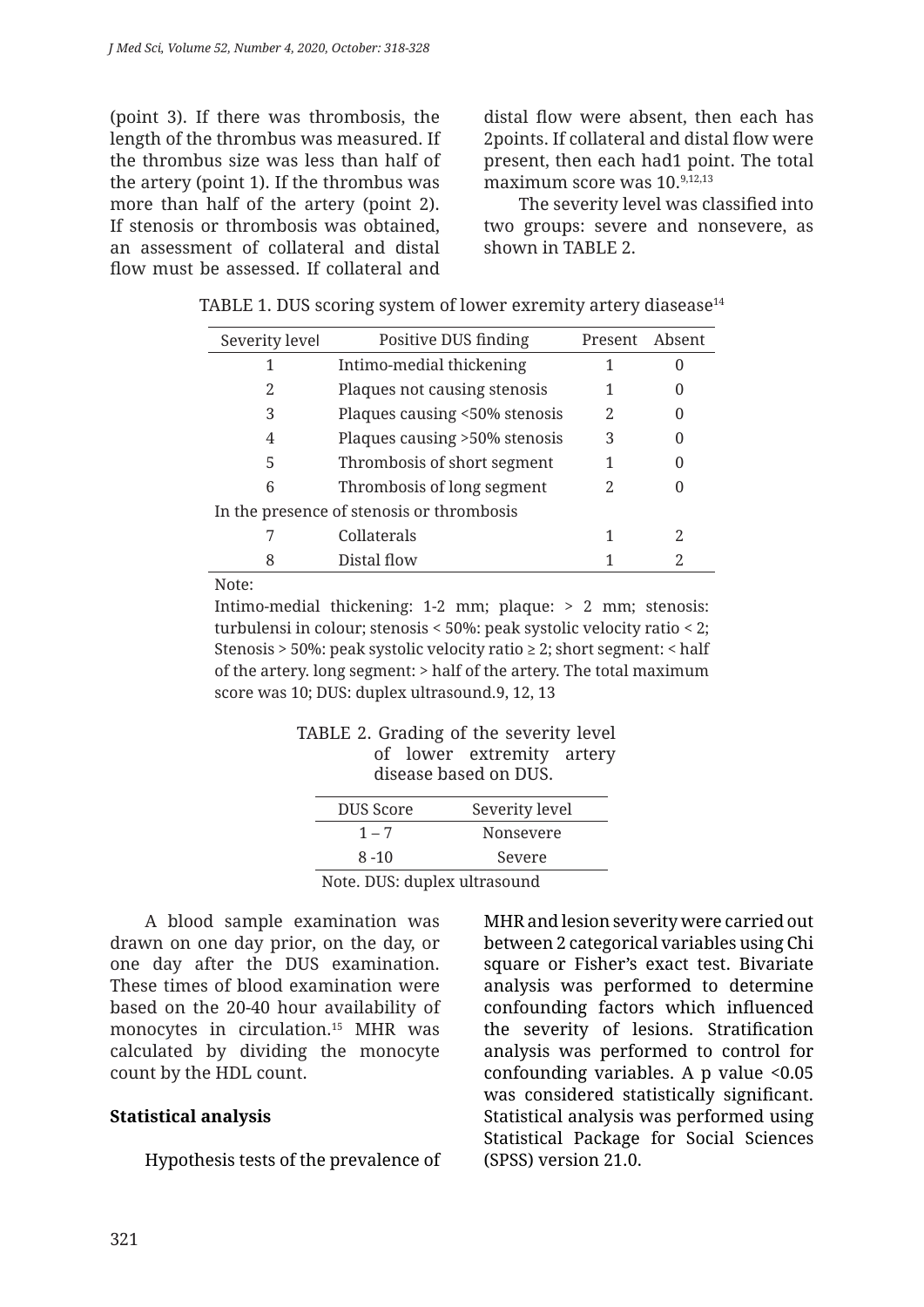#### **RESULTS**

The characteristics of the subjects are presented in TABLE 3. The age of the subjects ranged from 49 to 88 years with a mean of  $66.92 \pm 10.51$  years, and the majority of subjects aged  $\geq 50$  years were 46 subjects (92%). Subjects were male and female, respectively, 25 (50%). The BMI range of subjects was 18.37 to  $32.42 \text{ kg/m}^2$  with a median of 23.26 kg/ m2 . The obesity category, namely, BMI ≥ 25 kg/m<sup>2,</sup> includedas many as 14 subjects (28%). The median ABI value was 0.87

(0.5 - 0.9), where as median score of DUS was 7 (5 - 8).

Risk factors in the subjects were diabetes mellitus in 40 (80%), hypertension in 42 (84%), and smoking in 13 (26%). The number of subjects who consumed routine treatment in the form of statins was 43 (86%), ACEi/ARB was 44 (88%), and CCB was 23 (46%). The number of subjects with criteria for lesion severity based on DUS examination were grouped into two groups, namely, severe and nonsevere, 21 (42%) and 29 (58%), respectively.

TABLE 3. The characteristics of the study population

| Variable                          | $n = 50$               |
|-----------------------------------|------------------------|
| Age [years or n (%)]*             | $66.92 \pm 10.51$      |
| $\geq 50$                         | 46 (92)                |
| < 50<br>$\bullet$                 | 4(8)                   |
| Sex[n(%)]                         |                        |
| Male                              | 25 (50)                |
| Female<br>$\bullet$               | 25 (50)                |
| BMI [kg/m <sup>2</sup> orn (%)]** | $23.26(18.37 - 32.42)$ |
| $\geq 25$                         | 14 (28)                |
| < 25                              | 36 (72)                |
| $ABI^{**}$                        | $0.87(0.5-0.9)$        |
| Risk factors [n (%)]              |                        |
| Diabetes mellitus<br>$\bullet$    | 40 (80)                |
| Hipertension<br>$\bullet$         | 42 (84)                |
| Smoker                            | 23 (46)                |
| Medication [n (%)]                |                        |
| Statin<br>$\bullet$               | 43 (86)                |
| ACEi/ARB<br>$\bullet$             | 44 (88)                |
| <b>CCB</b>                        | 23 (46)                |
| Severity level [n (%)]            |                        |
| Severe                            | 21 (42)                |
| Nonsevere                         | 29 (58)                |
| DUS Score**                       | $7(5-8)$               |
| Monocyte count (/µL)**            | $530(270 - 1340)$      |
| $HDL$ (mg/dL)*                    | $39.1 \pm 10.73$       |
| MHR [rasio or n (%)]              | 14.51                  |
| High                              | 23 (46)                |
| Low<br>$\bullet$                  | 27 (54)                |

Note:

LEAD: lower extremity artery disease; DUS: duplex ultrasound; BMI: body mass index, ABI: ankle brachial index; ACEi: angiotensin converting enzyme inhibitors; ARB: angiotensin receptor blockers; CCB: calcium channel blockers; HDL: high density lipoprotein; MHR: monosit-high density lipoproteinratio; \*Data are given as the mean and standard deviation; \*\*Data are given as median and persentile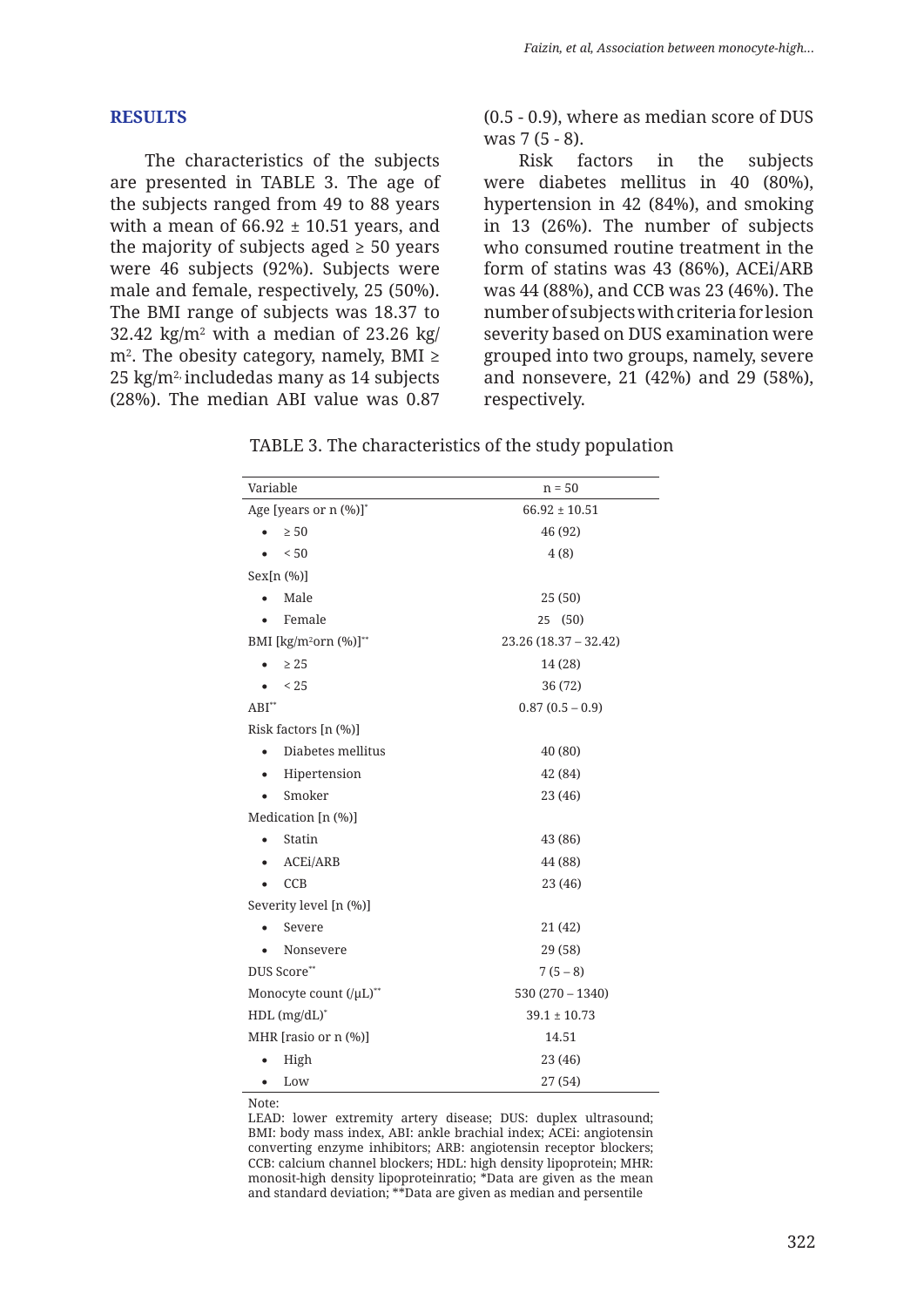The MHR was categorized into two groups, high and low,based on the cutoff point of the ROC curve as shown in FIGURE 2 and was determined using the Youden index value. The area under the curve (AUC) on the ROC curve was 55.3%  $[p = 0.523; C195\% (38.8 - 71.9)].$  The MHR cut-offpoint of 14.51 has a sensitivity and specificity of 57.1% and 62.1%, respectively, to predict the severe level of LEAD.

Hypothesis testing to determine the difference in the prevalence ratio between high and low MHR values to the severity level of LEAD was performed using a 2x2 table test with Chi Square test. Chi-square analysis, as shown in TABLE 4, showed no difference in proportion between high MHR values compared to low MHR values for the occurrence of a severe level of LEAD [p = 0.145; CI95% 1.57 (0.81 - 3.03)].



FIGURE 2. ROC curveof MHR to severity level of LEAD; AUC 55.3%  $[p = 0.523; C195\% (38.8 - 71.9)].$ 

|                     | Severity level of LEAD |                         |       |           | CI 95% |      |
|---------------------|------------------------|-------------------------|-------|-----------|--------|------|
| Variable            | Severe<br>$(n = 21)$   | Nonsevere<br>$(n = 29)$ | p     | <b>PR</b> | Min    | Max  |
| MHR value $[n (%)]$ |                        |                         |       |           |        |      |
| $\bullet$ High      | 12(57.1)               | 11(37.9)                |       | 1.57      |        |      |
| Low                 | 9(42.9)                | 18 (62.1)               | 0.145 |           | 0.81   | 3.03 |
| $\blacksquare$      |                        |                         |       |           |        |      |

TABLE 4. Hypothetical test prevalence ratio between MHR and LEAD

Note:

MHR: Monosit-high density lipoprotein ratio; LEAD: lower extremity artery disease; PR: prevalence ratio, CI: confidence interval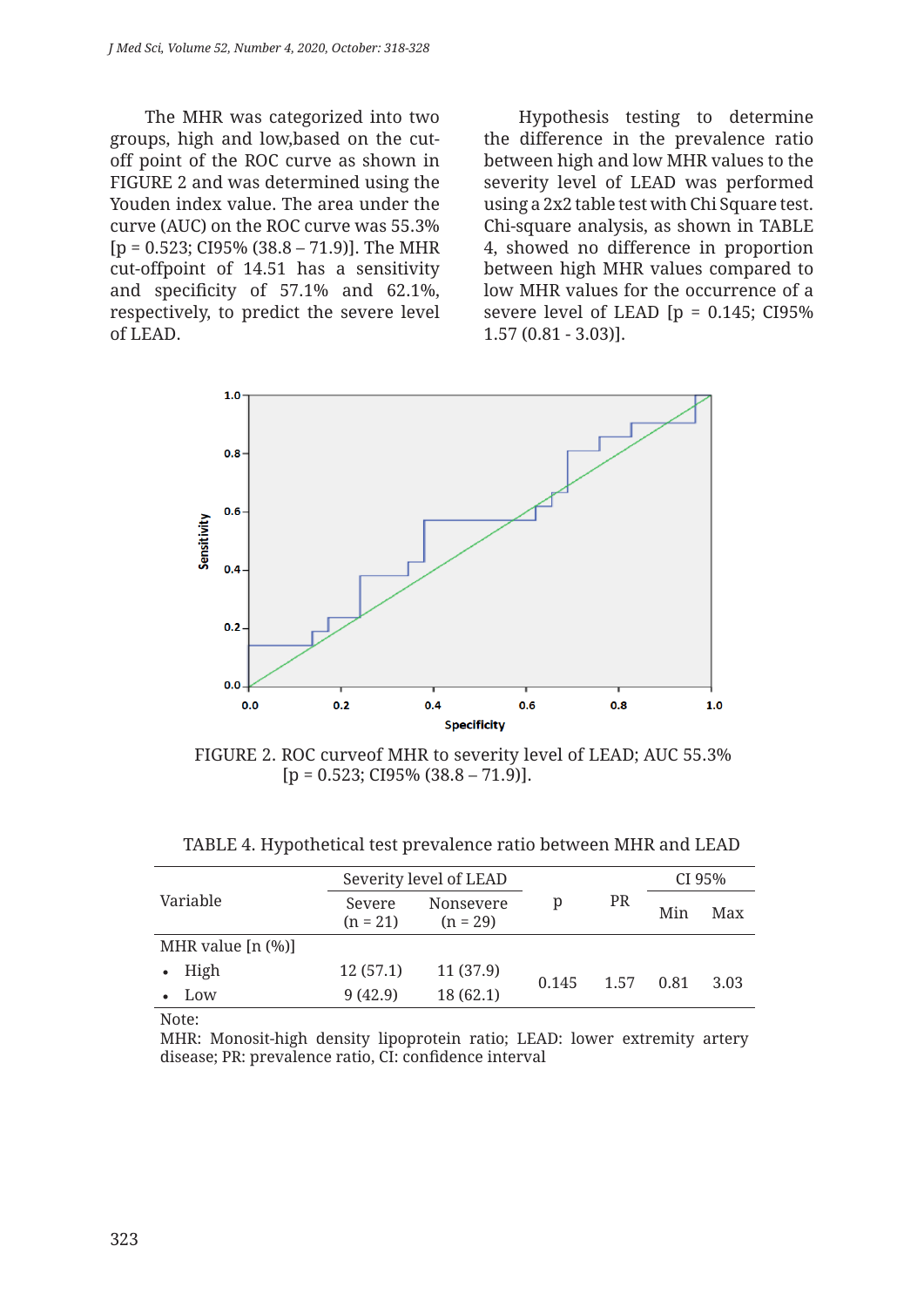Bivariate analysis was performed to determine the relationship between confounding factors and the severity of lesions. The results of the bivariate analysis are shown in TABLE 5. The bivariate test results found significant differences between the ABI values and the incidence of severe degrees of lesions  $(p = 0.002)$ . The median ABI values with severe and nonsevere lesions were 0.8 (0.5 - 0.9) and 0.89 (0.76 - 0.9), respectively.

| Variable                          | Severity level of LEAD |                         |              |               |                     |
|-----------------------------------|------------------------|-------------------------|--------------|---------------|---------------------|
|                                   | Severe $(n = 21)$      | Nonsevere<br>$(n = 29)$ | $\, {\bf p}$ | PR            | CI 95%<br>(Min-Max) |
| Sex [n (%)]                       |                        |                         |              |               |                     |
| $\bullet$ Male                    | 9(42.9)                | 16 (55.2)               |              |               | $0.39 - 1.46$       |
| • Female                          | 12(57.1)               | 13 (44.8)               | 0.284        | 0.75          |                     |
| Age [years or n (%)]*             | 69.14± 10.98           | $65.31 \pm 10.03$       | 0.103        |               | $3.83(-2, 18-9.85)$ |
| $\bullet \geq 50$                 | 20 (95.2)              | 26 (89.7)               |              |               | $0.31 - 9.80$       |
| $\bullet$ < 50                    | 1(4.8)                 | 3(10.3)                 | 0.425        | 1.74          |                     |
| BMI [kg/m <sup>2</sup> or n(%)]** | 22.76 (18.37-31.18)    | 26.41 (19.98-32.42)     | 0.301        |               |                     |
| $\bullet \geq 25$                 | 5(23.8)                | 9(31)                   |              |               | $0.36 - 1.77$       |
| $\bullet < 25$                    | 16 (76.2)              | 20 (69)                 | 0.404        | 0.80          |                     |
| $ABI**$                           | $0.80(0.5 - 0.9)$      | $0.89(0.76-0.9)$        | 0.002        |               |                     |
| $DM[n(\%)]$                       |                        |                         |              |               |                     |
| • Yes                             | 17 (81)                | 23 (79.3)               |              |               | 0.46-2.46           |
| $\bullet$ No                      | 4(19)                  | 6(20.7)                 | 0.589        | 1.06          |                     |
| Hipertension [n (%)]              |                        |                         |              |               |                     |
| • Yes                             | 17 (81)                | 25 (86.2)               |              |               | $0.37 - 1.77$       |
| $\bullet$ Not                     | 4(19)                  | 4(13.8)                 | 0.451        | 0.81          |                     |
| Smoker[n(%)]                      |                        |                         |              |               |                     |
| $\bullet$ Yes                     | 6(28.6)                | 7(24.1)                 |              | 0.490<br>1.14 | $0.56 - 2.30$       |
| $\bullet$ Not                     | 15 (71.4)              | 22 (75.9)               |              |               |                     |
| Statin [n (%)]                    |                        |                         |              |               |                     |
| $\bullet$ No                      | 18 (85.7)              | 25 (86.2)               |              | 0.635<br>0.98 | $0.39 - 2.46$       |
| $\bullet$ Yes                     | 3(14.3)                | 4(13.8)                 |              |               |                     |
| ACEi/ARB [n (%)]                  |                        |                         |              |               |                     |
| $\bullet$ No                      | 18 (85.7)              | 26 (89.7)               |              |               | 0.34-1.96           |
| • Yes                             | 3(14.3)                | 3(10.3)                 | 0.499        | 0.82          |                     |
| CCB [n (%)]                       |                        |                         |              |               |                     |
| $\bullet$ No                      | 9(42.9)                | 14 (48.3)               |              |               | $0.45 - 1.71$       |
| • Yes                             | 12 (57.1)              | 15 (51.7)               | 0.464        | 0.88          |                     |
| Monocyte count (/µL)**            | 620(340-1340)          | 500 (270-770)           | 0.059        |               |                     |
| $HDL(mg/dL)*$                     | 41.38 (13.27)          | 37.45 (8.29)            | 0.120        |               | 3.93(-2.76-10.62)   |

| TABLE 5. Bivariate analysis of confounding factors to severity level of LEAD |  |  |  |  |
|------------------------------------------------------------------------------|--|--|--|--|
|------------------------------------------------------------------------------|--|--|--|--|

Note: LEAD: lower extremity artery disease; DUS: duplex ultrasound; BMI: body mass index, ABI: ankle brachial index;DM: diabetes mellitus; ACEi:angiotensin converting enzyme inhibitors; ARB: angiotensin receptor blockers; CCB: calcium channel blockers; CI: conficence interval; PR: prevalence rate; HDL: high density lipoprotein; \*Data are given as the mean and standard deviation; \*\*Data are given as median and persentile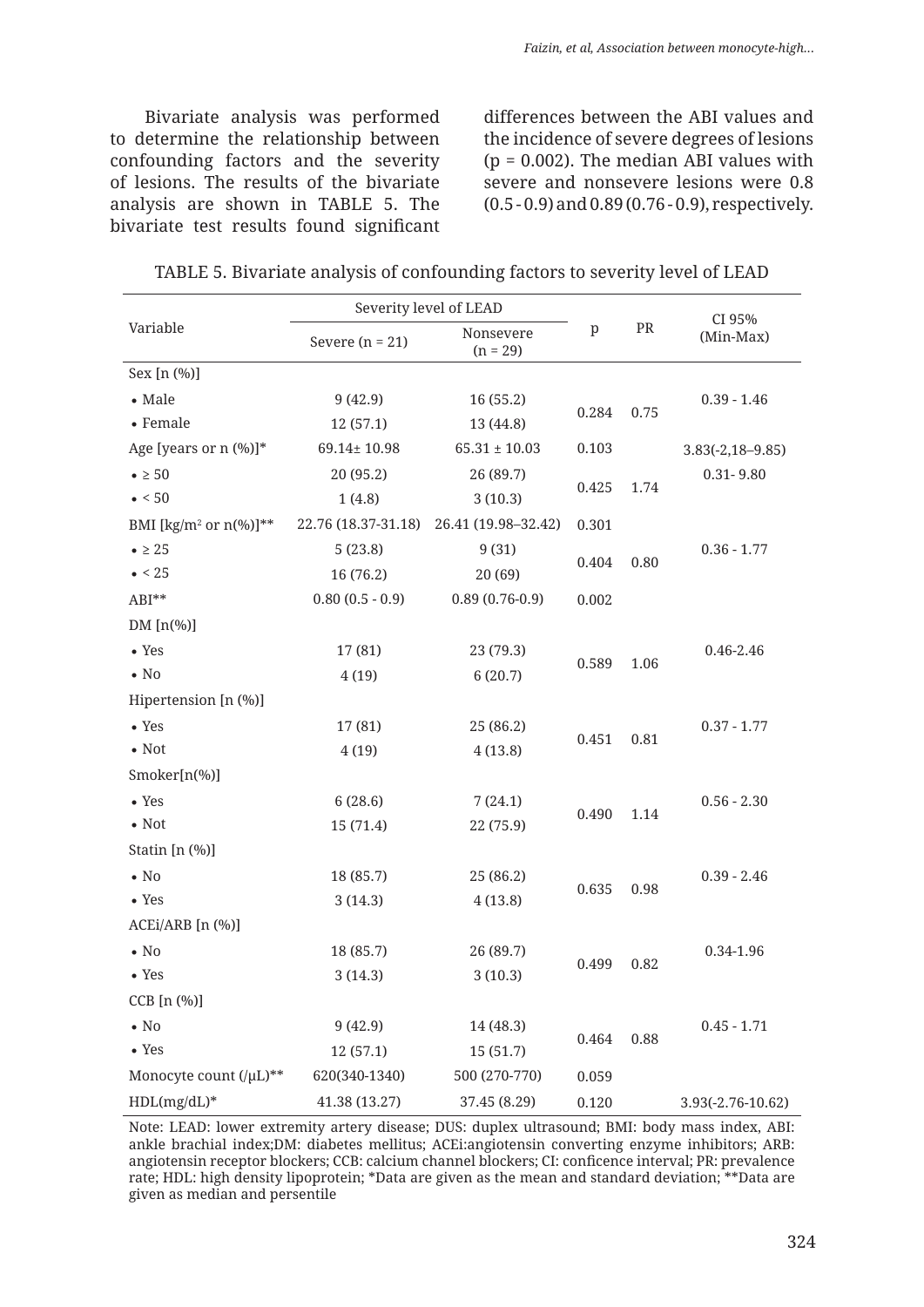# **DISCUSSION**

The cut-off point of the MHR in this study was 14.51. This cut-off point devided the high MHR group  $\geq 14.51$  and low MHR <14.51. The number of subjects with high and low MHR was 23 (46%) and 27 (54%), respectively. The results of this study found a greater proportion of high MHR values than low MHR values for the occurrence of severe lesions, which amounted to 12 (57.1%) versus 9 (42.9%). However, the difference in this proportion was not statistically significant [p=0.145; CI95% 1.57 (0.81 - 3.03)].

Some factors might contribute to the results of this study. They included that the lesion severity score system used in this study was practically a novel scoring system, where further research is still needed. This study used this novel scoring system because there was no other severity assessment scoring system that also used DUS examination. DUS itself has several disadvantages, including its inability to describe the whole arteries, and the results obtained were often subjective depending on the operator. It also shows that the gold standard of LEAD lesion assessment still remains digital substration angiography or other imaging modalities such as magnetic resonance angiography or CT angiography.1,9

The value of monocytes in this study did not differ between groups of severe and nonsevere lesions (p=0.059). This was different from the study conducted by Wildgruber *et al.*16 where there was an increase in monocytes in the clinical severity of LEAD based on Rutherford criteria. However, a significant increase in the study did not explain whether the Rutherford III classification was accompanied by acute tissue loss, whereas this MHR study did not involve subjects with acute Rutherford III. It was also interesting to point out that intermediate monocytes (CD14++/CD16+) were the only monocytes that increased in severe peripheral arterial disease.16

Monocytes had 3 subpopulations in the form of (a) classical monocytes (CD14++/ CD16-), which were almost 90% of all monocytes, and more proinflammatory CD16+, which were divided into (b) intermediate monocytes (CD14++/CD16+) and (c) nonclassical monocytes (CD14+/ CD16++). Intermediate monocytes (CD14++/CD16+) were said to have more proinflammatory properties because they produced reactive oxygen species (ROS), interleukin-1β (IL-1β) and tumor necrosis factor-α (TNF-α). Intermediate and nonclassical monocytes could even survive in circulation for 3-5 days.<sup>17</sup>

Monocytes are a type of leukocyte that play an important role in inflammation and atherosclerosis. Activated monocytes in endothelial cells trigger excessive expression of proinflammatory cytokines such as monocyte chemotactic protein-1 (MCP-1), vascular cell adhesion molecule-1 (VCAM-1) and intercellular adhesion molecule-1 (ICAM-1). Then, monocytes will differentiate into macrophages that engulf low-density lipoprotein (LDL) cholesterol to produce foam cells.18

HDL values in the group of severe and nonsevere lesions were not different  $(p = 0.120)$ . The HDL mean value in the severe lesion group was even greater than that in the nonsevere lesion group, amounting to 41.38 (13.27) mg/ dL versus 37.45 (8.29) mg/dL. HDL has an anti-inflammatory effect on arteries through the inhibition of MCP-1, VCAM-1 and ICAM-1 so that it could prevent the process of initiating atherosclerosis characterized by recruitment and infiltration of monocytes into the subendothelial layer.<sup>19</sup> According to the density, HDL particles were divided into two main subclasses: low-density HDL2, which was rich in lipids, and highdensity HDL3, which was rich in protein. These two subclasses were divided into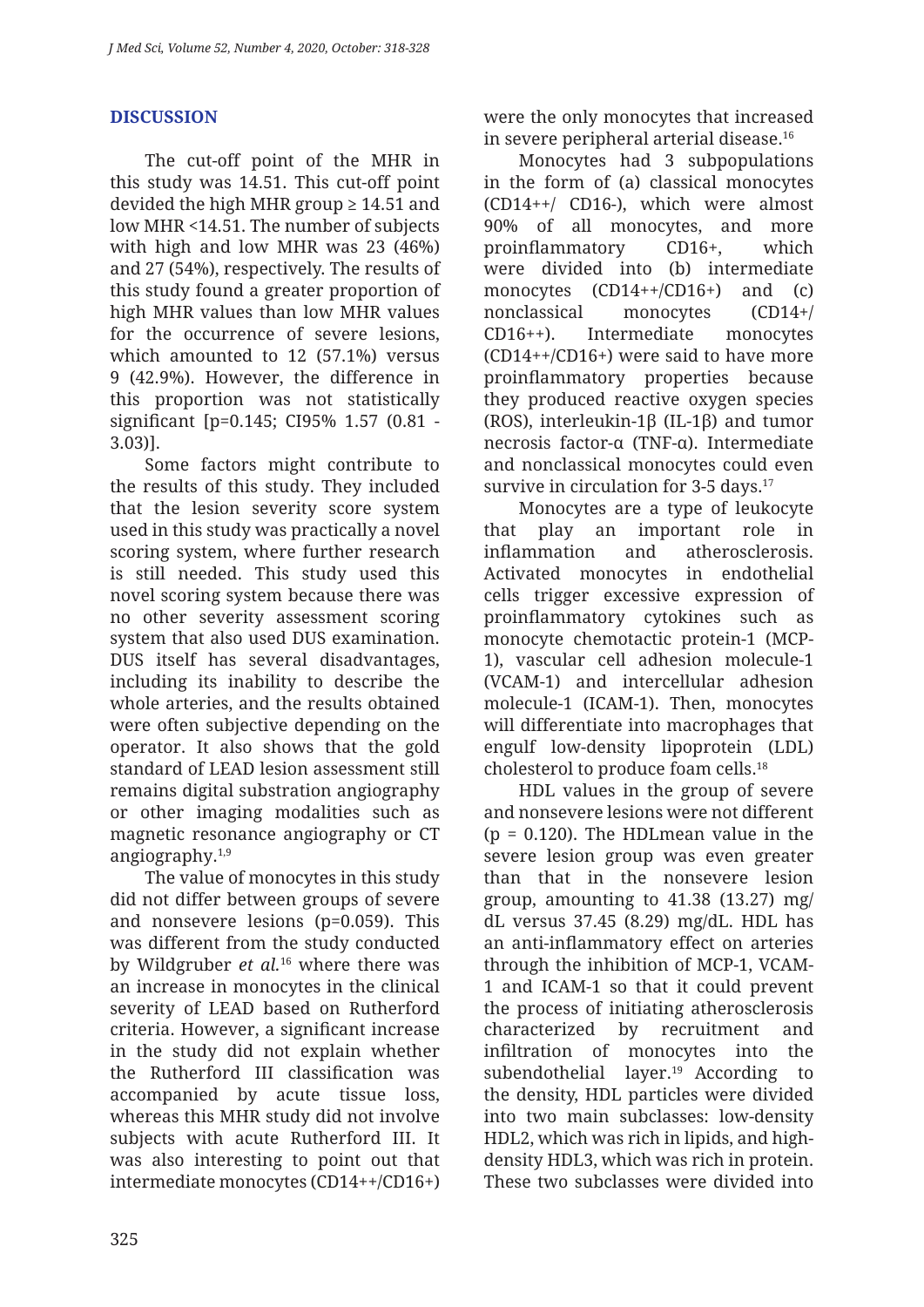three by size: (a) small HDL (7.3–8.2 nm) including HDL3c and HDL3b, (b) moderate HDL (8.2–8.8 nm) including HDL3a, and (c) large HDL (8.8–13.0 nm) including HDL2a and HDL2b.20 In a clinical study, it was said that small HDL had a positive correlation with the presence and severity and progression of atherosclerotic disease, in contrast to large HDL.<sup>21</sup> The HDL study in LEAD by Kasko *et al.*22 showed that there is an HDL subfraction, namely, HDL3, which increased in LEAD. HDL3 is easily subjected to behavioral changes and is actually atherogenic in certain conditions, such as diabetes mellitus. The average age of the subjects in this study was  $69.92 \pm 10.5$  years with the majority of subjects aged s easily subjected to behavioral changes and is actually atherogenic in Aboyans *et al.*<sup>1</sup> that LEAD occurs at the age of> 50 years. The relationship between increasing age and sex in the occurrence of LEAD is the same as that mentioned by Savji *et al.* in a study involving more than 3.6 million subjects aged urrence of  $23$  Sex differences in the incidence of LEAD are still debated. Lower extremity artery disease tends to be difficult to recognize in women due to the asymptomatic majority.<sup>24,25</sup> The male and female sex in this study were the same. It was in accordance with the ESC guidelines that risk factors that had been shown to be strongly related to LEAD were age, dyslipidemia, hypertension, diabetes mellitus, and smoking. Other risk factors, including gender, are still being studied. In this study, age and sex did not show differences in high and low group MHR values or in the severity level of group lesions. Other risk factors assessed in this study were as much as 42 (84%) hypertension, 40 (80%) diabetes mellitus, 14 (28%) obesity and 13 (26%) smoking. These risk factors did not show significant differences in high and low group MHR or in the severity level of group lesions.

The ABI value showed a statistically

significant difference in the severity of LEAD lesions (p=0.002). The median ABI values with severe and nonsevere lesions were 0.8 (0.5 - 0.9) and 0.89 (0.76 - 0.9), respectively. ABI is the first screening modality and diagnosis of LEAD. ABI ≤0.9 has a sensitivity and specificity of 75% and 86%, respectively, to establish a diagnosis of LEAD.1

Medical history in the form of statin, ACEi/ARB, and CCB drugs was the same between the two groups of severe and not severe lesions with each  $p = 0.635$ ;  $p = 0.499$ ; and  $p = 0.464$ . These drugs were commonly used to treat the risk factors of LEAD recommended by the ESC guidelines.1 These drugs were not different between the high- and low-MHR groups.

This study has several limitations, including the design of a cross-sectional study where monocytes and HDL samples were taken at one moment while the atherosclerotic process was a chronic process.

The assessment of the severity of the lesion using a DUS examination has disadvantages in describing the whole arterial system in the body. The DUS scoring system used in this study was a novel scoring system to assess the severity of LEAD. This DUS scoring system had never been studied to compare its accuracy in detecting lesions with the gold standard method, i.e., the DUS scoring system. digital substration angiography or other imaging modalities, such as magnetic resonance angiography or CT angiography, to assess the severity of LEAD. This DUS scoring system might need to be modified based on further research.

This study neither carried out HDL3, an HDL subfraction examination that easily underwent behavioral changes to be proaterogenic nor intermediate monocytes (CD14 ++/CD16+), the only subclass of monocytes that increased in severe peripheral arterial disease based on a previous study.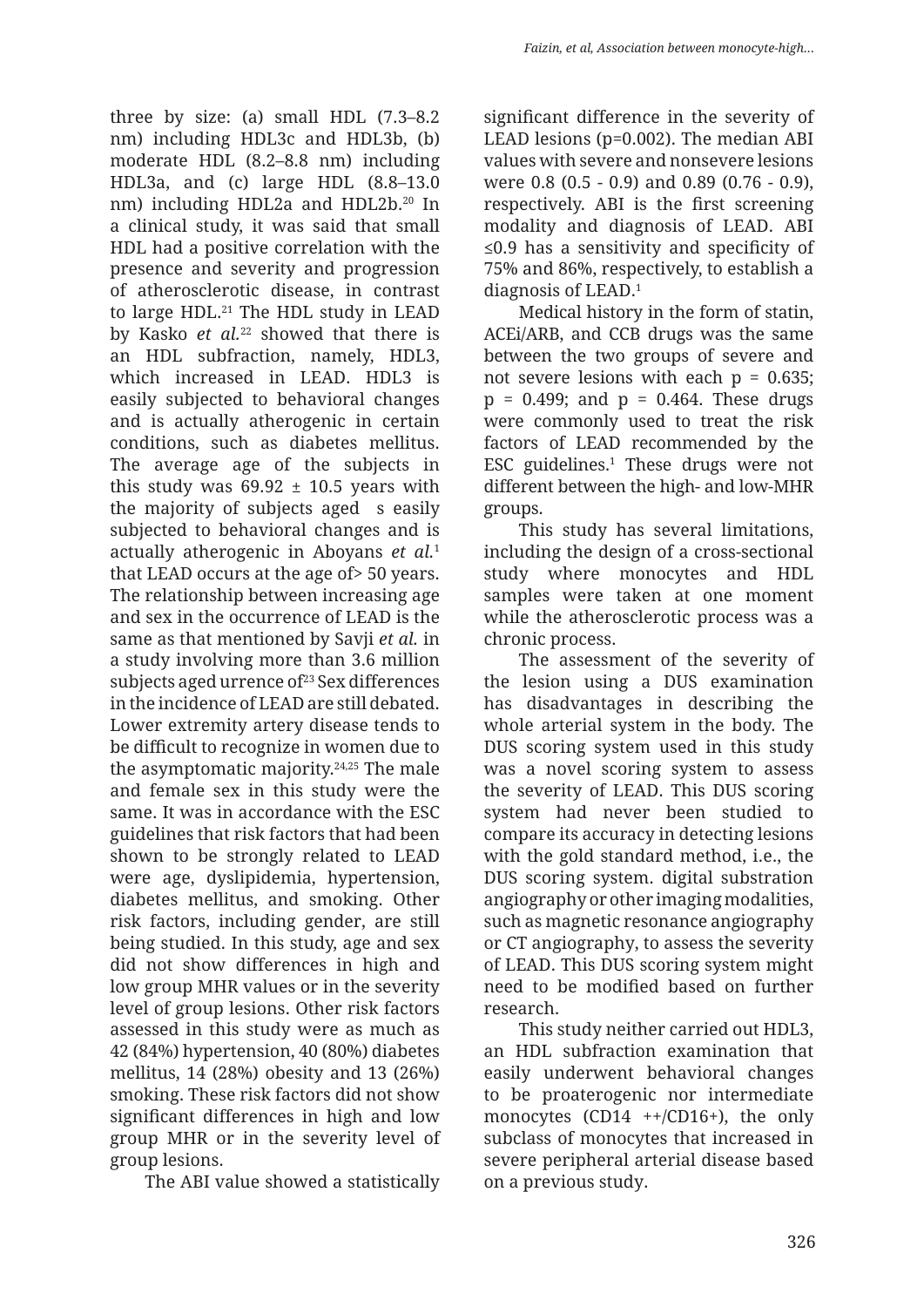# **CONCLUSION**

There is no association between the MHR and theprevalence of LEAD severity.

#### **ACKNOWLEDGMENTS**

None.

#### **REFERENCES**

- 1. Aboyans V, Ricco J-B, Bartelink M-LEL, Björck M, Brodmann M, Cohnert T, *et al.* 2017 European Society Cardiology Guidelines on the Diagnosis and Treatment of Peripheral Arterial Diseases, in collaboration with the European Society for Vascular Surgery (ESVS): Document covering atherosclerotic disease of extracranial carotid and vertebral, mesenteric, renal, upper and lower extremity arteriesEndorsed by: the European Stroke Organization (ESO) The Task Force for the Diagnosis and Treatment of Peripheral Arterial Diseases of the European Society of Cardiology (ESC) and of the European Society for Vascular Surgery (ESVS). Eur Heart J 2017; 39(9):763-816. https://doi.org/10.1093/eurheartj/ehx095
- 2. Aronow WS. Association of lower extremity peripheral arterial disease with atherosclerotic vascular disease, cardiovascular events and mortality. J Cardiovasc Dis Diagn 2014; 2:e105. https://doi.org/10.4172/2329- 9517.100e105
- 3. Creager MA, Beckman JA, Loscalzo J. Vascular medicine: a companion to Braunwald's heart disease. 2nd ed. Philadelphia: Saunders, Elsevier Inc.; 2013.
- 4. Hansson GK. Inflammation, atherosclerosis, and coronary artery disease. N Engl J Med 2005; 352(16):1685-95. https://doi.org/10.1056/NEJMra043430
- 5. Herrington W, Lacey B, Sherliker P, Armitage J, Lewington S. Epidemiology of atherosclerosis and the potential to reduce the global burden of atherothrombotic disease. Cir Res 2016; 118(4):535-46. https://doi.org/10.1161/ CIRCRESAHA.115.307611
- 6. Lilly LS. Pathophysiology of heart disease: a collaborative project of medical students and faculty.  $6<sup>th</sup>$ ed. Philadelphie, PA: Wolters Kluwer; 2016.
- 7. Riccioni G, Sblendorio V. Atherosclerosis: from biology to pharmacological treatment. J Geriatr Cardiol 2012; 9(3):305-17. https://doi.org/10.3724/ SP.J.1263.2012.02132
- 8. Collins R, Burch J, Cranny G, Aguiar-Ibáñez R, Craig D, Wright K, *et al.*  Duplex ultrasonography, magnetic resonance angiography, and computed tomography angiography for diagnosis and assessment of symptomatic, lower limb peripheral arterial disease: systematic review. BMJ 2007; 334(7606):1257. https://doi.org/10.1136/ bmj.39217.473275.55
- 9. Hiremath R, Gowda G, Ibrahim J, Reddy HT, Chodiboina H, Shah R. Comparison of the severity of lower extremity arterial disease in smokers and patients with diabetes using a novel duplex Doppler scoring system. Ultrasonography 2017; 36(3):270-7.

https://doi.org/10.14366/usg.16049

10. Akboga MK, Balci KG, Maden O, Ertem AG, Kirbas O, Yayla C, *et al.* Usefulness of monocyte to HDLcholesterol ratio to predict high SYNTAX score in patients with stable coronary artery disease. Biomark Med 2016; 10(4):375-83.

https://doi.org/10.2217/bmm-2015-0050

11. Kundi H, Kiziltunc E, Cetin M, Cicekcioglu H, Cetin ZG, Cicek G, *et al.* Association of monocyte/HDL-C